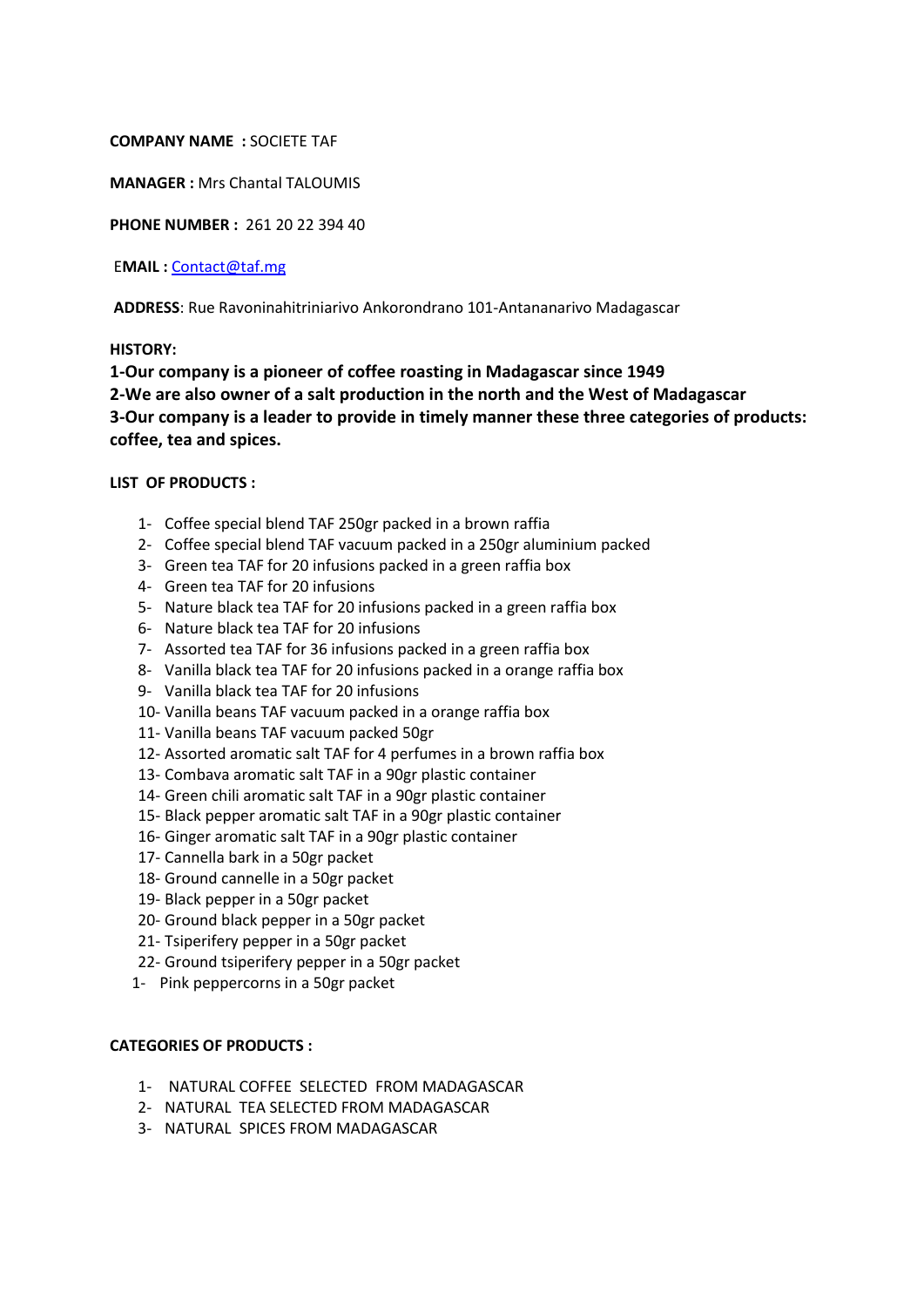## **PRODUCT SPECIFICATIONS**

## **1- NATURAL COFFEE SELECTED FROM MADAGASCAR**

## **Fine roasted blend Coffee vacuum-packed 250gr/Le café spécial mélange sous vide 250gr**

This product is a blend of two species of coffee beans of Madagascar known as *Arabica sp* and *Robusta sp*. They are roasted and ground finely. Arabica is planted in the center of Madagascar and Robusta comes from the East cost of the island. It is packed especially in a vacuumpack to guarantee the original quality of the product and to meet the customer requirements.



## **2- NATURAL TEA SELECTED FROM MADAGASCAR**

## **Individual Tea aluminium packed x 20doses /Le thé conditionné en pochette aluminium x 20**

Our tea comes from the Sahambavy Madagascar plantation. This unique plantation of Madagascar belongs to the district of Fianarantsoa, which is located at around 410 kilometers in the south of Antananarivo. The leaves are removed from the plant by hands to guarantee the quality of the final product. The tea of TAF is a natural product: not any colorant or other additives is added. We have 3 types of tea products such as: black tea, vanilla tea (with addition of natural vanilla powder), and green tea (natural dried leaves of tea).

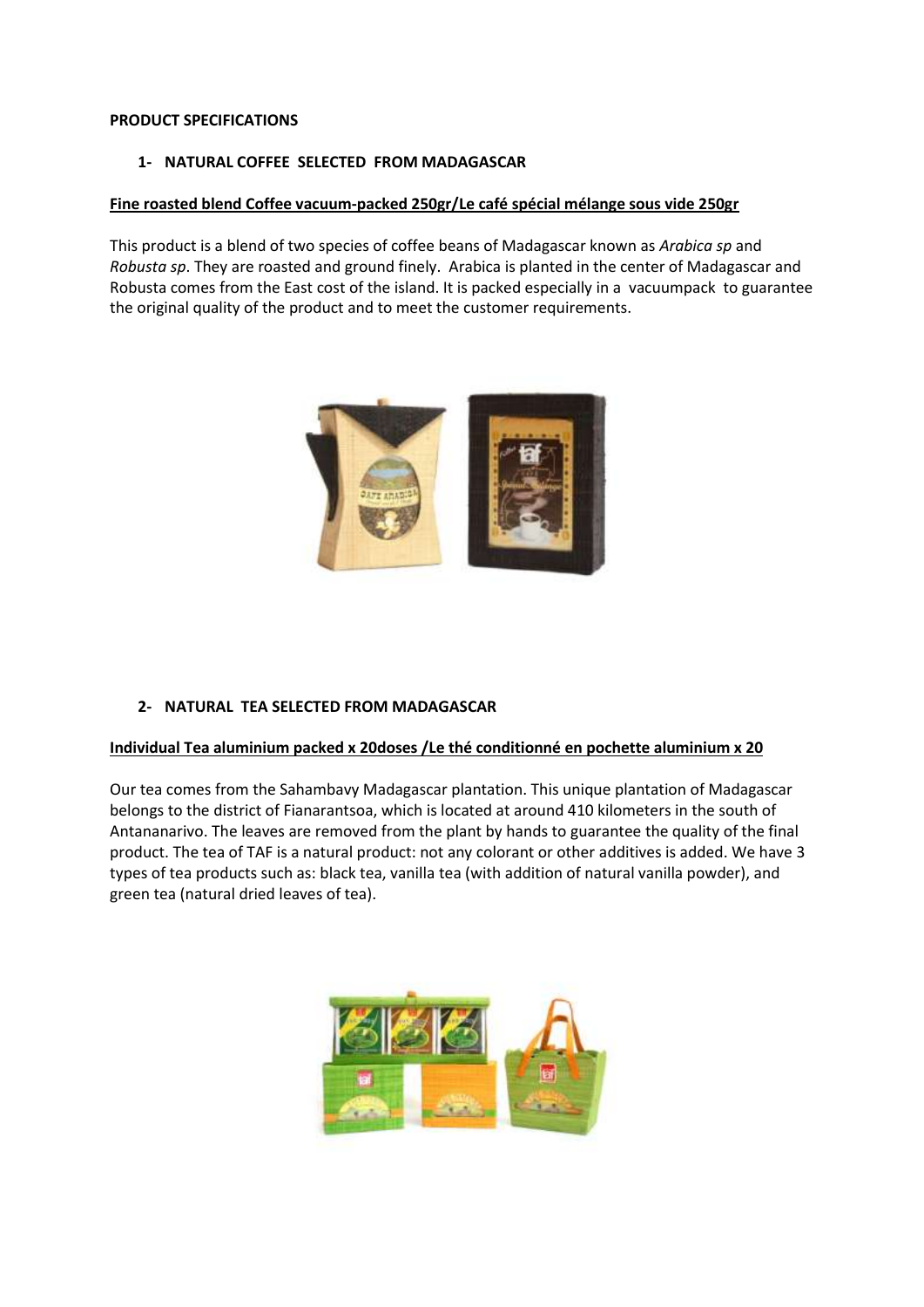## **3- NATURAL SPICES FROM MADAGASCAR**



## **Spices**

#### **whole seeds and ground black pepper**

Known commonly as a pepper, this product of Madagascar is classified in the following taxonomic category :

#### **Family:** *Piperacea*

#### *Species: Piper nigrum*

These species grow in the east cost of Madagascar (Mananjary, Manakara). They are collected and dried naturally by sunlight by the farmers. Before being packed, the products are kindly sorted and cleaned.

## **Tsiperifery**

This is a wild pepper of Madagascar. It grows in the indian ocean countries and has been identified by Scientifics as a *Piper borbonense.* It grows in a humid condition places and has a particular odor of natural forest.

#### **Pink pepper corns in a 50gr packet/Baie rose entier sachet 50g**

Known as *Schinus terebenthifolius*, this product is commonly named : pink pepper. It is collected and dried naturally in the center and East cost of Madagascar. It has to be handle with care because of it is easily damaged.

## **Cannelle (cannella**)

It is a highly aromatic inner bark of the *Canella winterana* (*Cinnamum verum*) used as a condiment and a tonic. This product is collected and dried by sunlight by the farmers. It is then sorted and packed directly by TAF or ground finely.

## **Vanilla bean vacuum packed 50gr/Vanille gousse sous vide 50g**

**Madagascar is famous for its vanilla called "bourbon". The vanilla bean of TAF comes from the north of Madagascar. It is collected and treated traditionally by the farmers and has an**